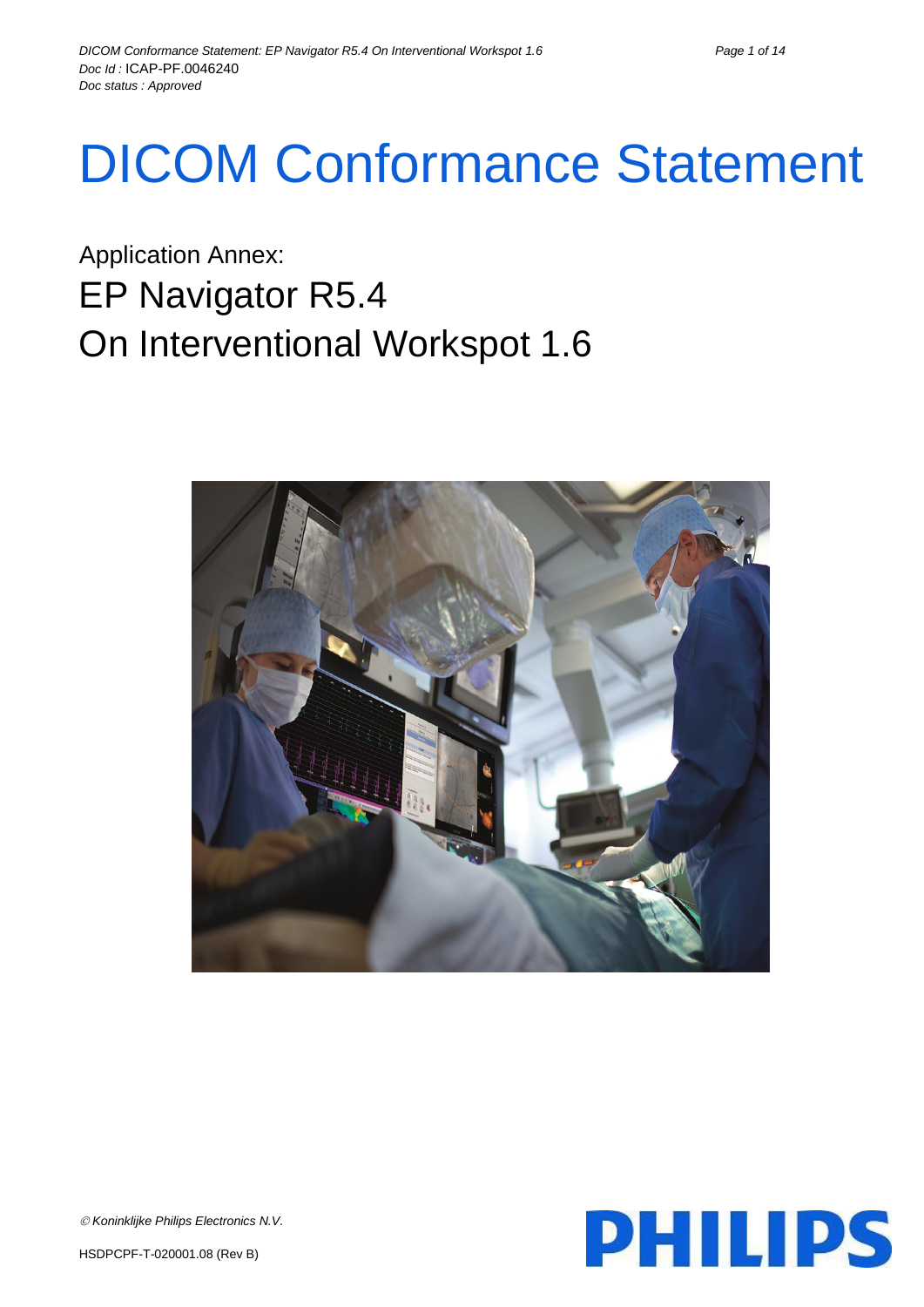**Issued by:** Philips Medical Systems Nederland BV, a Philips Healthcare company,

P.O. Box 10.000 5680 DA Best The Netherlands

Internet[: www.philips.com/dicom](http://www.philips.com/dicom)

Document Number: ICAP-PF.0046240 Date: 02-March-2020

*Koninklijke Philips Electronics N.V.*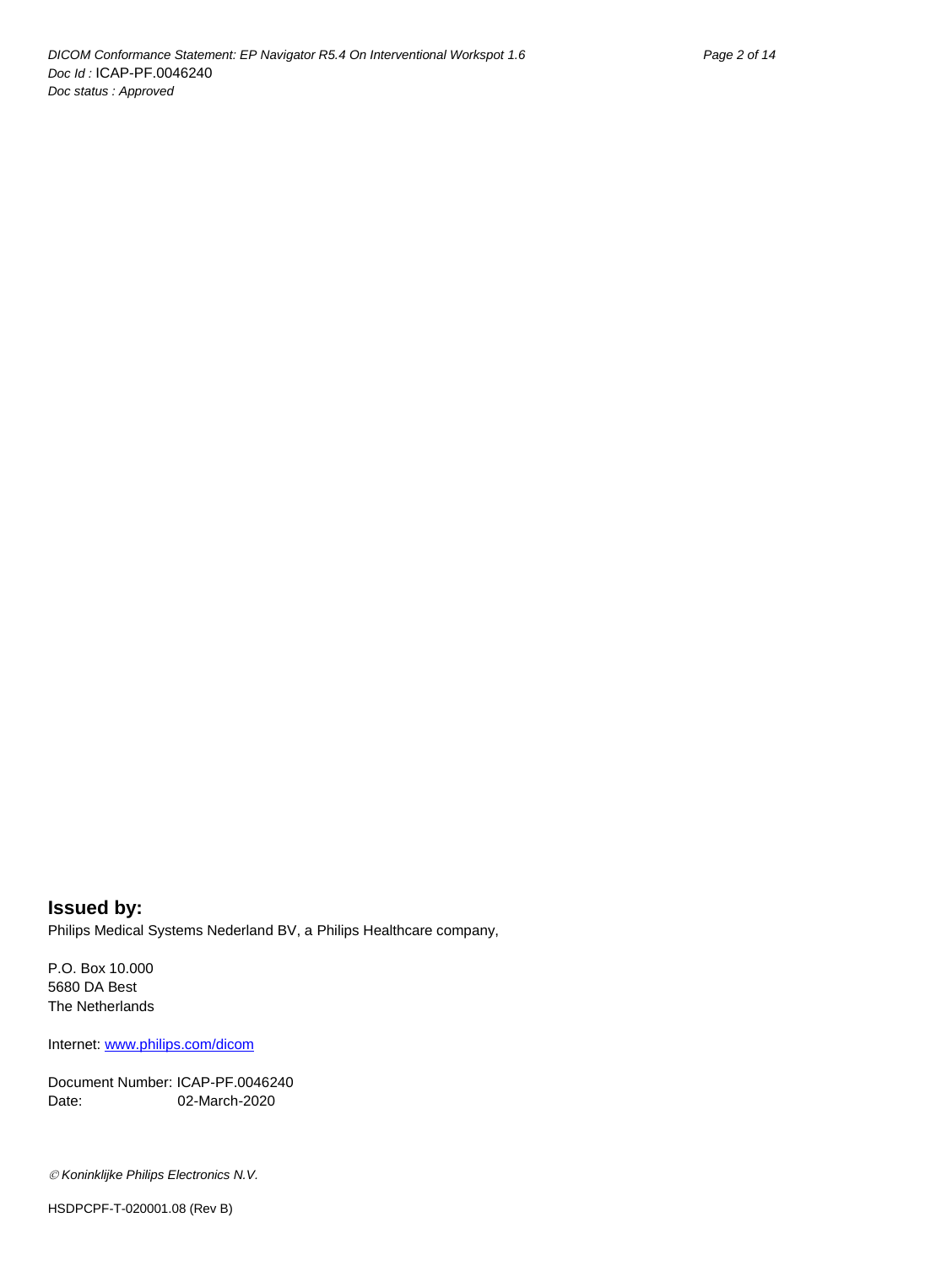# **Table of Contents**

| 1.   |         |  |
|------|---------|--|
| 1.1. |         |  |
| 1.2. |         |  |
| 2.   |         |  |
| 2.1. |         |  |
|      |         |  |
|      |         |  |
|      | 2.1.2.1 |  |
|      | 2.1.2.2 |  |
|      |         |  |
|      |         |  |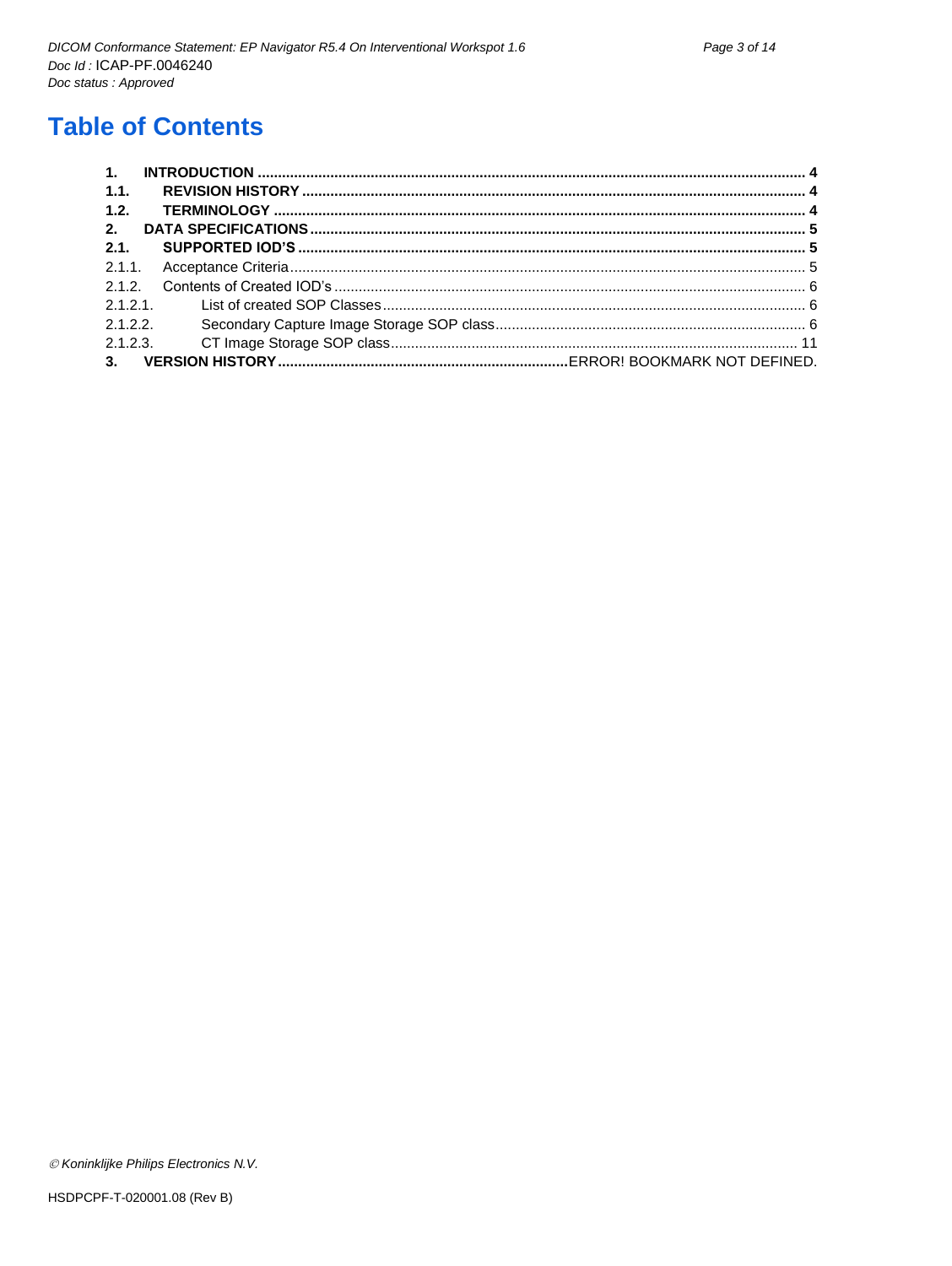# <span id="page-3-0"></span>**1. Introduction**

This DICOM Conformance Statement annex is applicable to EP navigator 5.4 Application. In general the EP navigator 5.4 application is the user environment for viewing and analyzing MR and CT images. EP navigator also stores (creates) 3D-ATG as CT series SOP class, but with Modality type XA.

## <span id="page-3-1"></span>**1.1. Revision History**

The revision history below provides dates and differences among individual document versions.

#### **Table 1: Revision History**

| <b>Document Version</b> | Date of Issue | <b>Status</b> | <b>Description</b> |
|-------------------------|---------------|---------------|--------------------|
| 00                      | 02-March-2020 | Approved      | Final Version      |

### <span id="page-3-2"></span>**1.2. Terminology**

| <b>DICOM</b> | Digital Imaging and Communications in Medicine |
|--------------|------------------------------------------------|
| <b>IOD</b>   | Information Object Definition                  |
| UID          | Unique Identifier                              |
| VR           | Value Representation                           |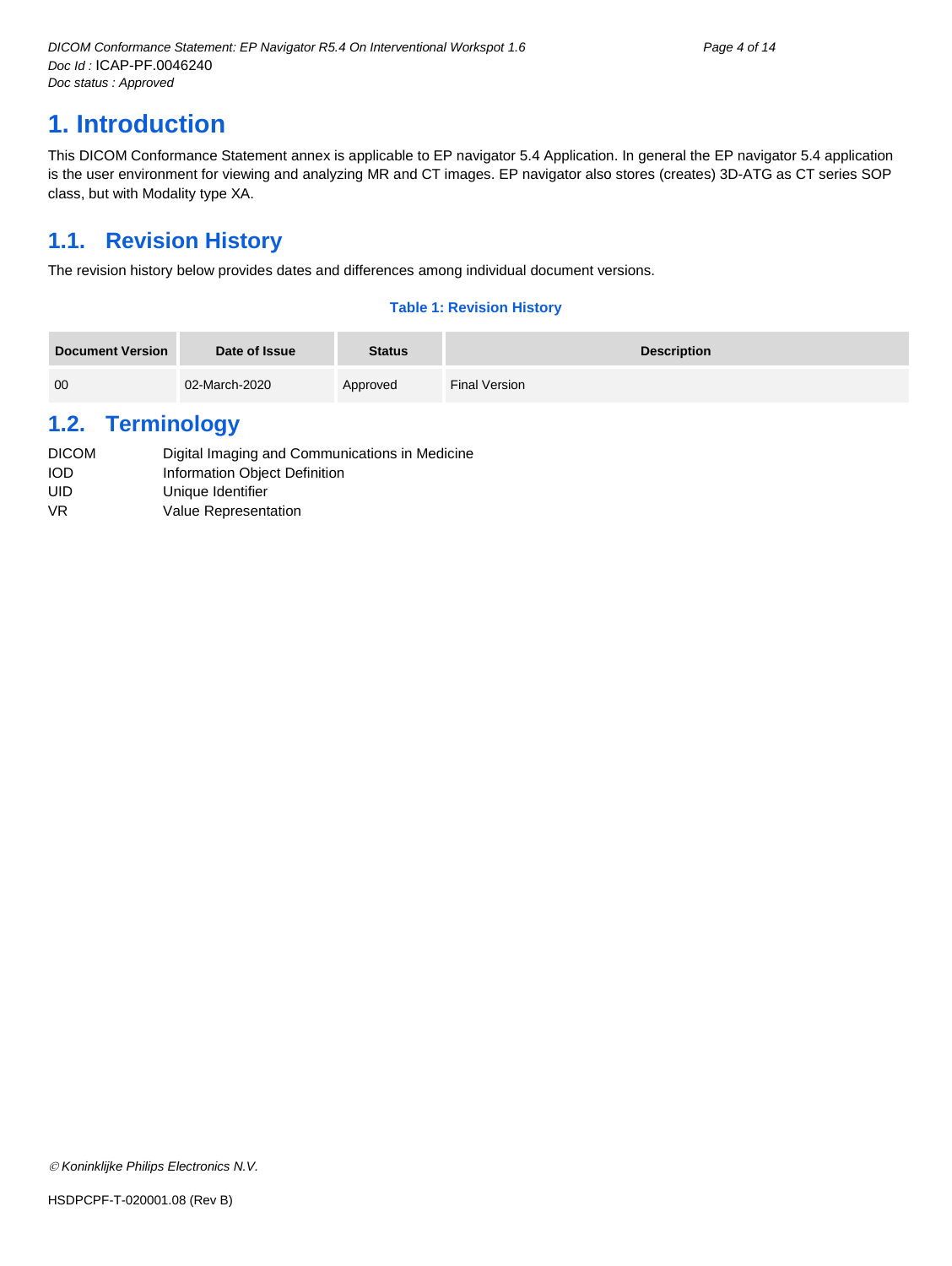# <span id="page-4-0"></span>**2. Data Specifications**

# <span id="page-4-1"></span>**2.1. Supported IOD's**

This section specifies each IOD accepted and / or created by EP navigator 5.4 Application.

- ACCEPTED The applicable IOD is accepted for storage in the repository of the hosting platform and supported as input data for EP navigator 5.4 Application or viewing and analysis.
- CREATED The EP navigator 5.4 Application supports generation of derived data by using the applicable IOD and is able to store this data in the repository of the hosting platform.

#### **Table 2: Supported IOD's**

| <b>IOD</b>                                | <b>Support</b>            |                 |                |
|-------------------------------------------|---------------------------|-----------------|----------------|
| <b>Name</b>                               | <b>UID</b>                | <b>ACCEPTED</b> | <b>CREATED</b> |
| CT Image Storage SOP Class                | 1.2.840.10008.5.1.4.1.1.2 | Yes             | Yes            |
| MR Image Storage SOP Class                | 1.2.840.10008.5.1.4.1.1.4 | Yes             | <b>No</b>      |
| Secondary Capture Image Storage SOP Class | 1.2.840.10008.5.1.4.1.1.7 | No              | Yes            |

**Note:** EP navigator can also use session data as input, which is stored as SC image. However, it cannot use any other SC image object.

#### <span id="page-4-2"></span>**2.1.1. Acceptance Criteria**

This section specifies the acceptance criteria applied by EP navigator 5.4 Application to which a dataset should adhere before it can be imported into the application. This can be criteria on the highest level (e.g. data from a certain manufacturer or system model) or certain DICOM attributes mandatory to be present into the dataset holding a specific value. In case one or more Philips private attributes are required, then a list of supported Philips system models will be mentioned.

#### **Table 3: Accepted system models.**

| <b>Manufacturer</b>     | <b>Modality</b> | <b>System Model Name(s)</b>                                                                   |
|-------------------------|-----------------|-----------------------------------------------------------------------------------------------|
|                         | <b>MR</b>       | Intera 1.5T and 3T.<br>Achieva 1.5T and 3T,<br>Ingenia 1.5T and 3T (SW release 2.5.3 onwards) |
| Philips                 | <b>CT</b>       | Brilliance 10, 16, 40, 64, 256 slice systems                                                  |
|                         | <b>MR</b>       | Avanto 1.5T                                                                                   |
| <b>Siemens</b>          | <b>CT</b>       | Definition Sensation 16, 64 (32 channels)                                                     |
| <b>General Electric</b> | <b>CT</b>       | Lightspeed 16, 16Pro, VCT Select (32), VCT (64)                                               |
| Toshiba                 | <b>CT</b>       | <b>Aquilion One</b>                                                                           |

#### **Table 4: Accepted transfer syntaxes per IOD**

| <b>IOD</b>                 |                           | <b>Transfer Syntax</b>                                                                  |                                                                 |  |
|----------------------------|---------------------------|-----------------------------------------------------------------------------------------|-----------------------------------------------------------------|--|
| <b>Name</b>                | <b>UID</b>                | <b>Name</b>                                                                             | <b>UID</b>                                                      |  |
| CT Image Storage SOP Class | 1.2.840.10008.5.1.4.1.1.2 | Implicit VR Little Endian<br>Explicit VR Big Endian<br>Explicit VR Little Endian        | 1.2.840.10008.1.2<br>1.2.840.10008.1.2.2<br>1.2.840.10008.1.2.1 |  |
| MR Image Storage SOP Class | 1.2.840.10008.5.1.4.1.1.4 | Implicit VR Little Endian<br>Explicit VR Big Endian<br><b>Explicit VR Little Endian</b> | 1.2.840.10008.1.2<br>1.2.840.10008.1.2.2<br>1.2.840.10008.1.2.1 |  |

*Koninklijke Philips Electronics N.V.*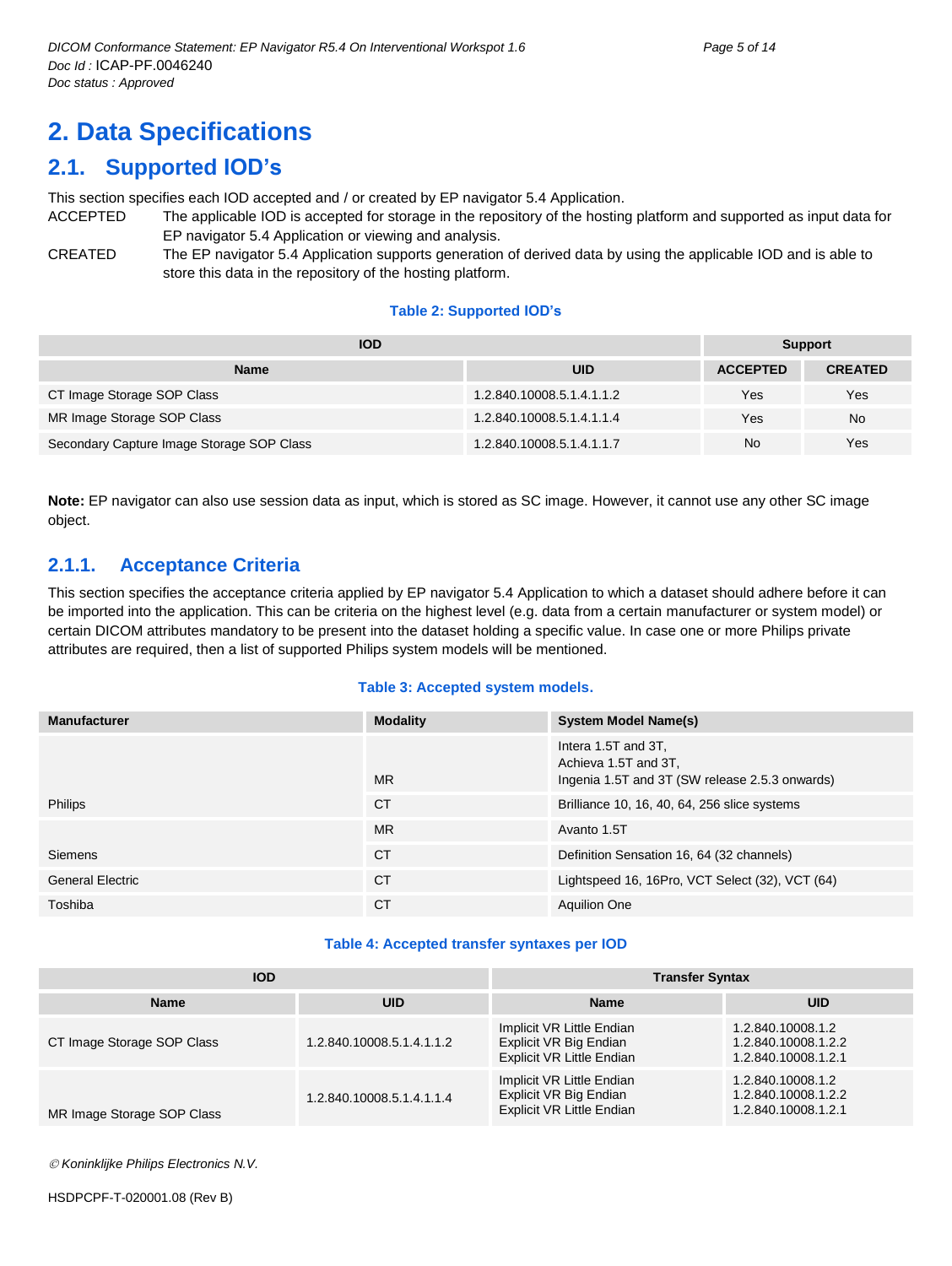#### **Table 5: Accepted attribute values**

| <b>Attribute Name</b> | <b>Attribute Number</b> | <b>Values / Comments</b> |
|-----------------------|-------------------------|--------------------------|
| Not applicable        | Not applicable          | Not applicable           |

#### <span id="page-5-0"></span>**2.1.2. Contents of Created IOD's**

This section specifies in detail the attribute contents of created data objects. Attributes are grouped together by its corresponding module as specified by DICOM standard. Philips private attributes are excluded for specification.

Abbreviations used in the Module table for the column "Presence of Value" are:

- ALWAYS The attribute is always present with a value
- EMPTY The attribute is always present without any value (attribute sent zero length)
- VNAP The attribute is always present and its Value is Not Always Present (attribute sent zero length if no value is present)
- ANAP The attribute is present under specified condition if present then it will always have a value

The abbreviations used in the Module table for the column "Source" are:

AUTO The attribute value is generated automatically CONFIG The attribute value source is a configurable parameter COPY The attribute value source is another SOP instance FIXED The attribute value is hard-coded in the application IMPLICIT The attribute value source is a user-implicit setting MPPS The attribute value is the same as that use for Modality Performed Procedure Step MWL The attribute value source is a Modality Worklist USER The attribute value source is explicit user input

#### <span id="page-5-1"></span>**2.1.2.1. List of created SOP Classes**

#### **Table 6: List of created SOP Classes**

| <b>SOP Class Name</b>                     | <b>SOP Class UID</b>      |
|-------------------------------------------|---------------------------|
| Secondary Capture Image Storage SOP Class | 1.2.840.10008.5.1.4.1.1.7 |
| CT Image Storage SOP Class                | 1.2.840.10008.5.1.4.1.1.2 |

#### <span id="page-5-2"></span>**2.1.2.2. Secondary Capture Image Storage SOP class**

#### **Table 7: IOD of Created Secondary Capture Image Storage SOP Class Instances**

| <b>Information Entity</b> | <b>Module</b>                   | <b>Presence Of Module</b> |  |
|---------------------------|---------------------------------|---------------------------|--|
| Patient                   | Patient Module                  | ALWAYS                    |  |
| Study                     | <b>General Study Module</b>     | <b>ALWAYS</b>             |  |
|                           | <b>Patient Study Module</b>     | <b>USER DEFINED</b>       |  |
| <b>Series</b>             | <b>General Series Module</b>    | ALWAYS                    |  |
| Equipment                 | <b>General Equipment Module</b> | <b>USER DEFINED</b>       |  |
|                           | <b>SC Equipment Module</b>      | <b>ALWAYS</b>             |  |
| Image                     | General Image Module            | ALWAYS                    |  |
|                           | Image Pixel Module              | <b>ALWAYS</b>             |  |
|                           | SOP Common Module               | ALWAYS                    |  |
|                           | SC Image Module                 | <b>ALWAYS</b>             |  |
|                           | Modality LUT Module             | <b>USER DEFINED</b>       |  |
|                           | <b>VOI LUT Module</b>           | <b>USER DEFINED</b>       |  |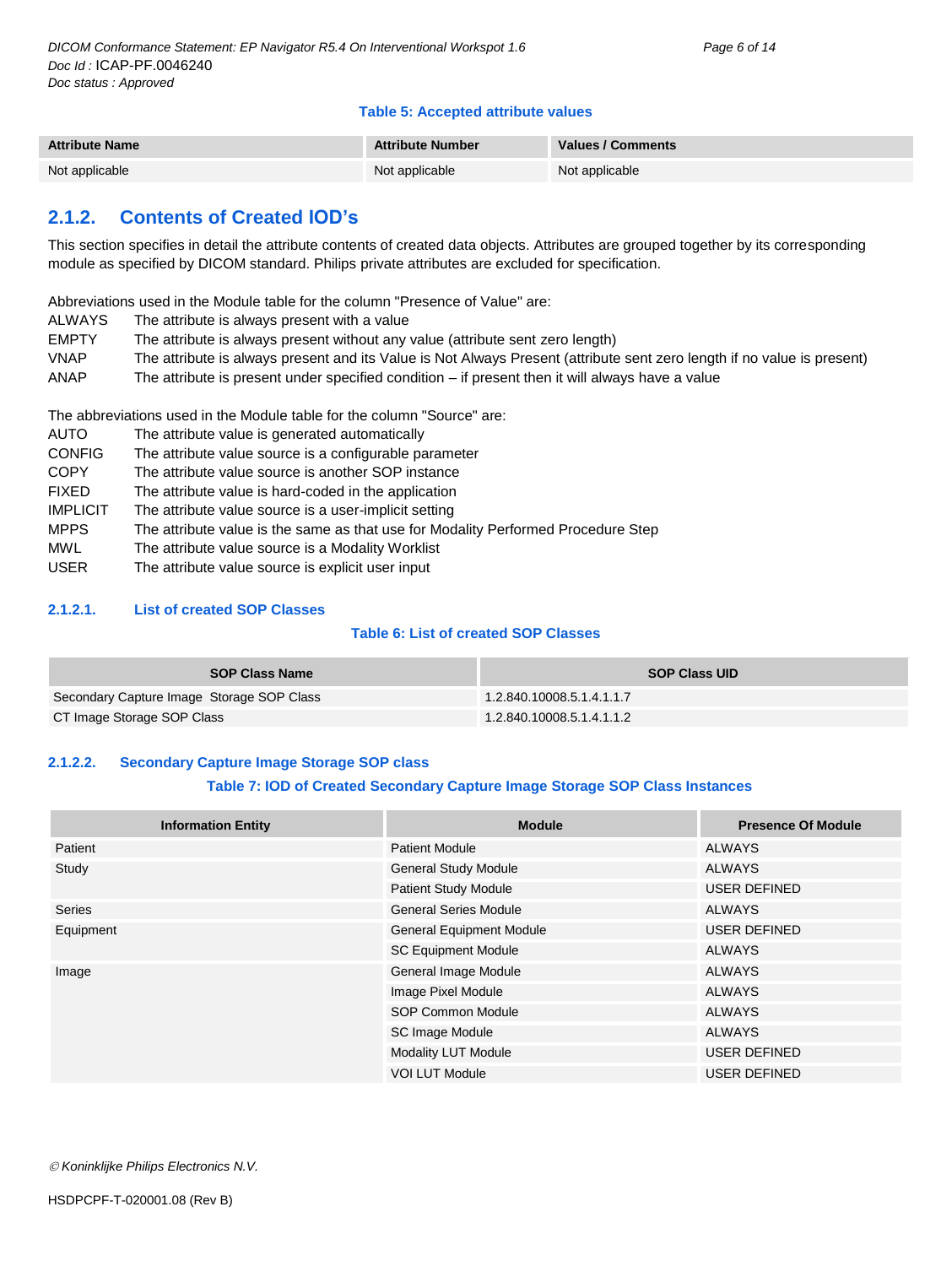#### **Table 8: Patient Module**

| <b>Attribute Name</b>       | Tag       | <b>VR</b> | Value | <b>Presence of Value</b> | <b>Source</b> | <b>Comment</b>             |
|-----------------------------|-----------|-----------|-------|--------------------------|---------------|----------------------------|
| Patient's Name              | 0010.0010 | <b>PN</b> |       | <b>ALWAYS</b>            | <b>COPY</b>   | copied from<br>source data |
| Patient ID                  | 0010.0020 | LO        |       | <b>ALWAYS</b>            | <b>COPY</b>   | copied from<br>source data |
| Patient's Birth Date        | 0010.0030 | DA        |       | <b>ALWAYS</b>            | <b>COPY</b>   | copied from<br>source data |
| Patient's Sex               | 0010.0040 | <b>CS</b> |       | <b>ALWAYS</b>            | <b>COPY</b>   | copied from<br>source data |
| <b>Issuer of Patient ID</b> | 0010.0030 | DA        |       | <b>VNAP</b>              | <b>COPY</b>   | copied from<br>source data |
| Patient's Birth Date        | 0010.0040 | <b>CS</b> |       | <b>VNAP</b>              | <b>COPY</b>   | copied from<br>source data |

#### **Table 9: General Study Module**

| <b>Attribute Name</b>            | Tag       | <b>VR</b> | Value | <b>Presence of Value</b> | <b>Source</b>                 | <b>Comment</b>             |
|----------------------------------|-----------|-----------|-------|--------------------------|-------------------------------|----------------------------|
| <b>Study Date</b>                | 0008,0020 | <b>DA</b> |       | <b>ALWAYS</b>            | <b>COPY</b>                   | copied from source<br>data |
| <b>Study Time</b>                | 0008,0030 | <b>TM</b> |       | <b>ALWAYS</b>            | <b>COPY</b>                   | copied from source<br>data |
| <b>Accession Number</b>          | 0008,0050 | <b>SH</b> |       | <b>VNAP</b>              | <b>COPY</b>                   | copied from source<br>data |
| Referring Physician's Name       | 0008,0090 | <b>PN</b> |       | <b>VNAP</b>              | <b>COPY</b>                   | copied from source<br>data |
| Study Instance UID               | 0020,000D | UI        |       | <b>ALWAYS</b>            | <b>COPY</b>                   | copied from source<br>data |
| Study ID                         | 0020,0010 | <b>SH</b> |       | <b>ALWAYS</b>            | <b>COPY</b>                   | copied from source<br>data |
| <b>Study Description</b>         | 0008,1030 | LO        |       | <b>ANAP</b>              | COPY,<br><b>USER</b>          | copied from source<br>data |
| Procedure Code Sequence          | 0008,1032 | SQ        |       | <b>ANAP</b>              | <b>COPY</b>                   | copied from source<br>data |
| >Code Value                      | 0008,0100 | <b>SH</b> |       | <b>ALWAYS</b>            | <b>COPY</b>                   | copied from source<br>data |
| >Coding Scheme Designator        | 0008,0102 | <b>SH</b> |       | <b>ALWAYS</b>            | COPY                          | copied from source<br>data |
| >Code Meaning                    | 0008,0104 | LO        |       | <b>ALWAYS</b>            | <b>COPY</b>                   | copied from source<br>data |
| Physician(s) of Record           | 0008,1048 | <b>PN</b> |       | <b>ANAP</b>              | COPY,<br>COPY,<br><b>USER</b> | copied from source<br>data |
| <b>Referenced Study Sequence</b> | 0008,1110 | SQ        |       | <b>ANAP</b>              | <b>COPY</b>                   | copied from source<br>data |
| >Referenced SOP Class UID        | 0008,1150 | UI        |       | <b>ALWAYS</b>            | <b>COPY</b>                   | copied from source<br>data |
| >Referenced SOP Instance UID     | 0008,1155 | UI        |       | <b>ALWAYS</b>            | <b>COPY</b>                   | copied from source<br>data |
| <b>Requesting Service</b>        | 0032,1033 | LO        |       | <b>ANAP</b>              | <b>COPY</b>                   | copied from source<br>data |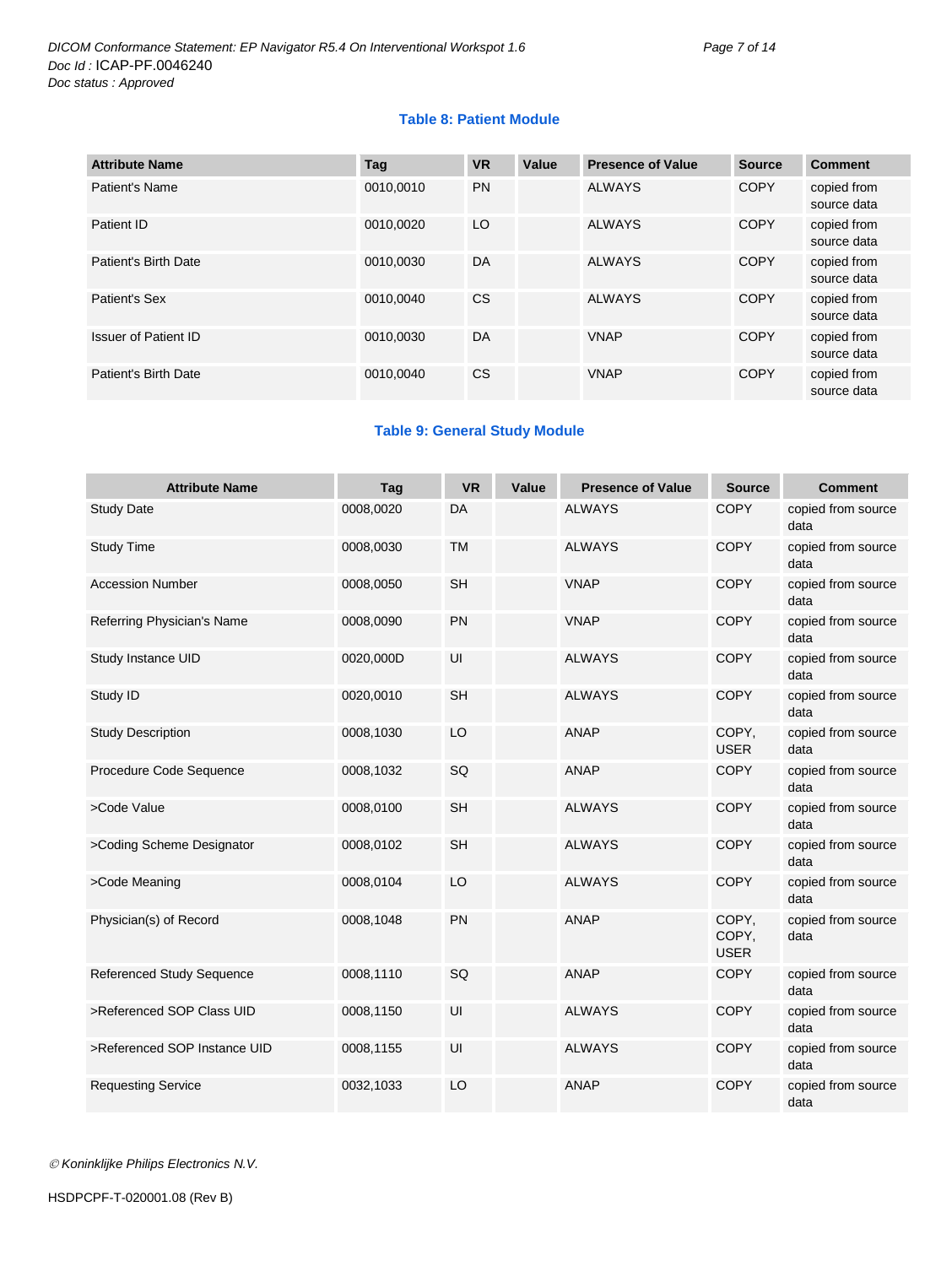#### **Table 10 : Patient Study Module**

| <b>Attribute Name</b>                  | Taq       | <b>VR</b> | Value | <b>Presence of Value</b> | <b>Source</b> | <b>Comment</b>             |
|----------------------------------------|-----------|-----------|-------|--------------------------|---------------|----------------------------|
| Patient's Age                          | 0010,1010 | AS        |       | ANAP                     | <b>COPY</b>   | copied from source<br>data |
| <b>Admitting Diagnoses Description</b> | 0008,1080 | LO        |       | ANAP                     | <b>COPY</b>   | copied from source<br>data |
| Patient's Weight                       | 0010,1030 | DS        |       | ANAP                     | <b>COPY</b>   | copied from source<br>data |
| <b>Pregnancy Status</b>                | 0010,21C0 | US        |       | ANAP                     | <b>COPY</b>   | copied from source<br>data |

#### **Table 11: General Series Module**

| <b>Attribute Name</b>                | Tag       | <b>VR</b> | Value | <b>Presence of Value</b> | <b>Source</b>                 | <b>Comment</b>             |
|--------------------------------------|-----------|-----------|-------|--------------------------|-------------------------------|----------------------------|
| Series Description                   | 0008,103E | LO        |       | <b>ANAP</b>              | COPY,<br><b>USER</b>          |                            |
| <b>Series Date</b>                   | 0008,0021 | DA        |       | <b>ANAP</b>              |                               |                            |
| <b>Series Time</b>                   | 0008,0031 | <b>TM</b> |       | <b>ANAP</b>              |                               |                            |
| Modality                             | 0008,0060 | <b>CS</b> | XA    | <b>ALWAYS</b>            | <b>COPY</b>                   |                            |
| Performing Physician's Name          | 0008,1050 | <b>PN</b> |       | <b>ANAP</b>              | COPY.<br><b>USER</b>          |                            |
| <b>Operators' Name</b>               | 0008,1070 | <b>PN</b> |       | <b>ANAP</b>              | COPY,<br>COPY,<br><b>USER</b> |                            |
| Study Instance UID                   | 0020,000D | UI        |       | <b>ALWAYS</b>            | <b>COPY</b>                   |                            |
| Series Instance UID                  | 0020,000E | UI        |       | <b>ALWAYS</b>            | COPY,<br><b>COPY</b>          |                            |
| Series Number                        | 0020,0011 | IS        |       | <b>VNAP</b>              | COPY,<br><b>COPY</b>          |                            |
| <b>Request Attributes Sequence</b>   | 0040,0275 | SQ        |       | <b>ANAP</b>              | <b>COPY</b>                   | copied from source<br>data |
| Performed Procedure Step Start Date  | 0040,0244 | DA        |       | <b>ANAP</b>              | <b>COPY</b>                   | copied from source<br>data |
| Performed Procedure Step Start Time  | 0040,0245 | <b>TM</b> |       | <b>ANAP</b>              | <b>COPY</b>                   | copied from source<br>data |
| Performed Procedure Step ID          | 0040,0253 | <b>SH</b> |       | <b>ANAP</b>              | <b>COPY</b>                   | copied from source<br>data |
| Performed Procedure Step Description | 0040,0254 | LO        |       | <b>ANAP</b>              | COPY,<br><b>USER</b>          |                            |

#### **Table 12: General Equipment Module**

| <b>Attribute Name</b>     | Tag       | <b>VR</b> | Value          | <b>Presence of</b><br>Value | <b>Source</b> | <b>Comment</b>                                          |
|---------------------------|-----------|-----------|----------------|-----------------------------|---------------|---------------------------------------------------------|
| Manufacturer              | 0008,0070 | LO.       | <b>Philips</b> | <b>VNAP</b>                 | <b>FIXED</b>  |                                                         |
| <b>Institution Name</b>   | 0008.0080 | LO.       |                | ANAP                        | <b>CONFIG</b> |                                                         |
| Manufacturer's Model Name | 0008,1090 | LO        | EP navigator   | ANAP                        | <b>FIXED</b>  |                                                         |
| Software Versions         | 0018,1020 | LO        | 1.6.x          | ANAP                        | <b>FIXED</b>  | where "x" is the<br>detailed application<br>SW version. |

*Koninklijke Philips Electronics N.V.*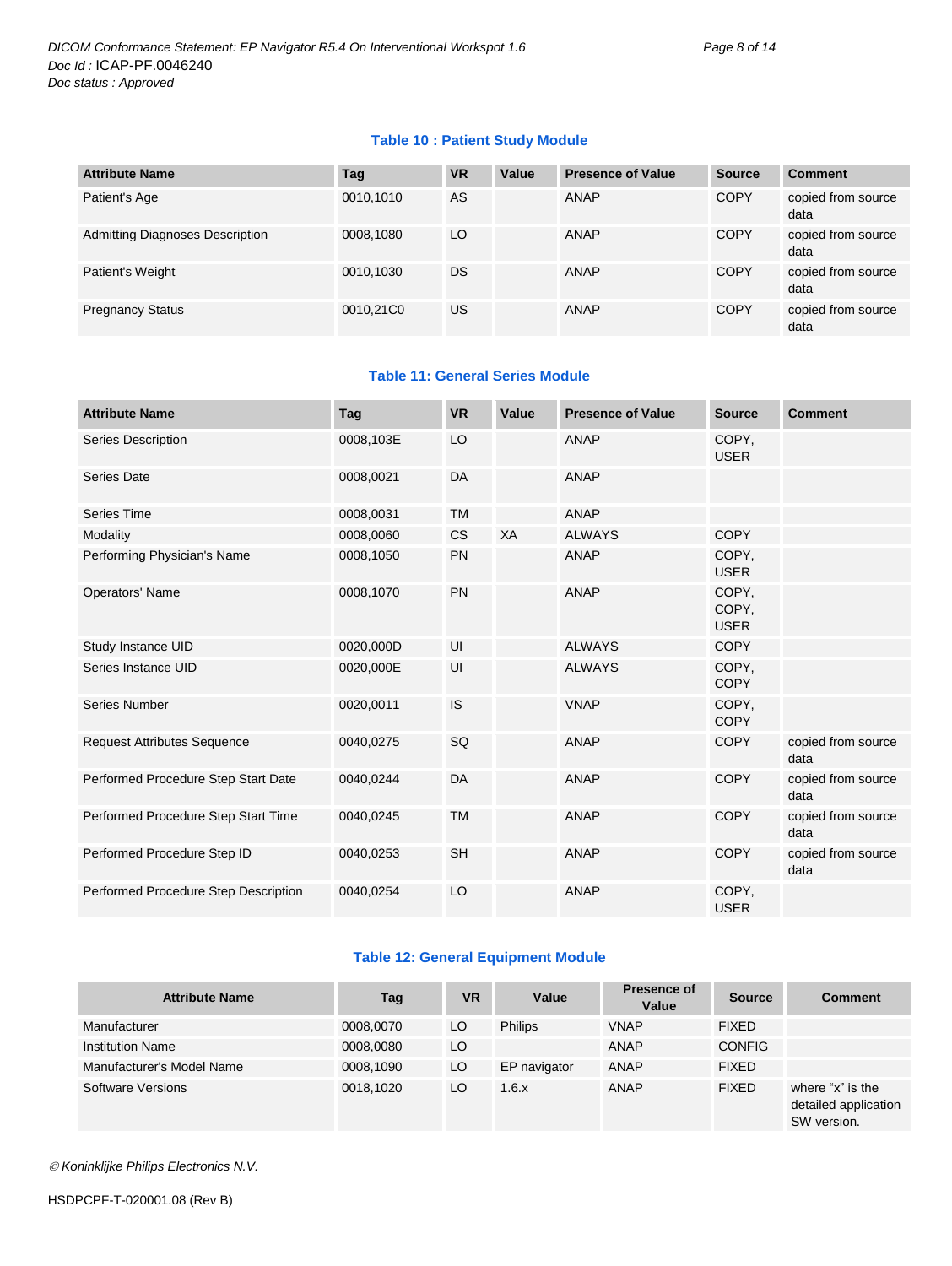#### **Table 13: SC Equipment Module**

| <b>Attribute Name</b>                                           | Tag       | <b>VR</b> | Value | <b>Presence of Value</b> | <b>Source</b> | <b>Comment</b>                                                                                                                                                                              |
|-----------------------------------------------------------------|-----------|-----------|-------|--------------------------|---------------|---------------------------------------------------------------------------------------------------------------------------------------------------------------------------------------------|
| Modality                                                        | 0008,0060 | <b>CS</b> | XA    | ANAP                     | <b>COPY</b>   | copied from source data<br>In Case Application<br>Session: XA:<br>In case Stude or Carto<br>export depending on<br>input data<br>$CT = > CT$ , $MR = > MR$ , $3D -$<br>$ATG \Rightarrow CT$ |
| <b>Conversion Type</b>                                          | 0008,0064 | <b>CS</b> |       | <b>ALWAYS</b>            | <b>COPY</b>   | <b>WSD</b><br>copied from source data                                                                                                                                                       |
| Secondary Capture Device Manufacturer                           | 0018,1016 | LO        |       | <b>ANAP</b>              | <b>COPY</b>   | copied from source<br>data                                                                                                                                                                  |
| Secondary Capture Device Manufacturer's 0018,1018<br>Model Name |           | LO        |       | ANAP                     | <b>COPY</b>   | copied from source<br>data                                                                                                                                                                  |
| Secondary Capture Device Software<br>Version(s)                 | 0018,1019 | LO        |       | <b>ANAP</b>              | <b>COPY</b>   | copied from source<br>data                                                                                                                                                                  |

#### **Table 14: General Image Module**

| <b>Attribute Name</b>        | Tag       | <b>VR</b> | Value                    | <b>Presence</b><br>of Value | <b>Source</b> | <b>Comment</b>                                                                                                                            |
|------------------------------|-----------|-----------|--------------------------|-----------------------------|---------------|-------------------------------------------------------------------------------------------------------------------------------------------|
| Image Type                   | 0008,0008 | <b>CS</b> | DERIVED\SECONDARY ALWAYS |                             | <b>COPY</b>   | copied from source data<br>For Stude and Carto<br>Export<br>:DERIVED\SECONDARY\<br>3DSEG<br>For Application Session:<br>DERIVED\SECONDARY |
| <b>Content Date</b>          | 0008,0023 | DA        |                          | <b>VNAP</b>                 |               |                                                                                                                                           |
| <b>Content Time</b>          | 0008,0033 | <b>TM</b> |                          | <b>VNAP</b>                 |               |                                                                                                                                           |
| <b>Acquisition Date</b>      | 0008,0022 | DA        |                          | <b>ANAP</b>                 | <b>COPY</b>   | copied from source data                                                                                                                   |
| <b>Acquisition Time</b>      | 0008,0032 | <b>TM</b> |                          | ANAP                        | <b>COPY</b>   | copied from source data                                                                                                                   |
| Referenced Image Sequence    | 0008,1140 | <b>SQ</b> |                          | <b>ANAP</b>                 | <b>COPY</b>   | copied from source data                                                                                                                   |
| >Referenced SOP Class UID    | 0008,1150 | UI        |                          | <b>ALWAYS</b>               | <b>COPY</b>   | copied from source data                                                                                                                   |
| >Referenced SOP Instance UID | 0008,1155 | UI        |                          | <b>ALWAYS</b>               | <b>COPY</b>   | copied from source data                                                                                                                   |
| <b>Acquisition Number</b>    | 0020,0012 | <b>IS</b> |                          | <b>ANAP</b>                 | <b>COPY</b>   | copied from source data                                                                                                                   |
| <b>Instance Number</b>       | 0020,0013 | <b>IS</b> |                          | <b>VNAP</b>                 | <b>COPY</b>   | copied from source data                                                                                                                   |
| Image Comments               | 0020,4000 | LT        | 3Dseg                    | ANAP                        | <b>COPY</b>   | copied from source data                                                                                                                   |

#### **Table 15: Image Pixel Module**

| <b>Attribute Name</b> | Tag       | <b>VR</b> | Value | <b>Presence of Value</b> | <b>Source</b> | Comment                    |
|-----------------------|-----------|-----------|-------|--------------------------|---------------|----------------------------|
| Samples per Pixel     | 0028.0002 | US        |       | <b>ALWAYS</b>            | <b>COPY</b>   | copied from<br>source data |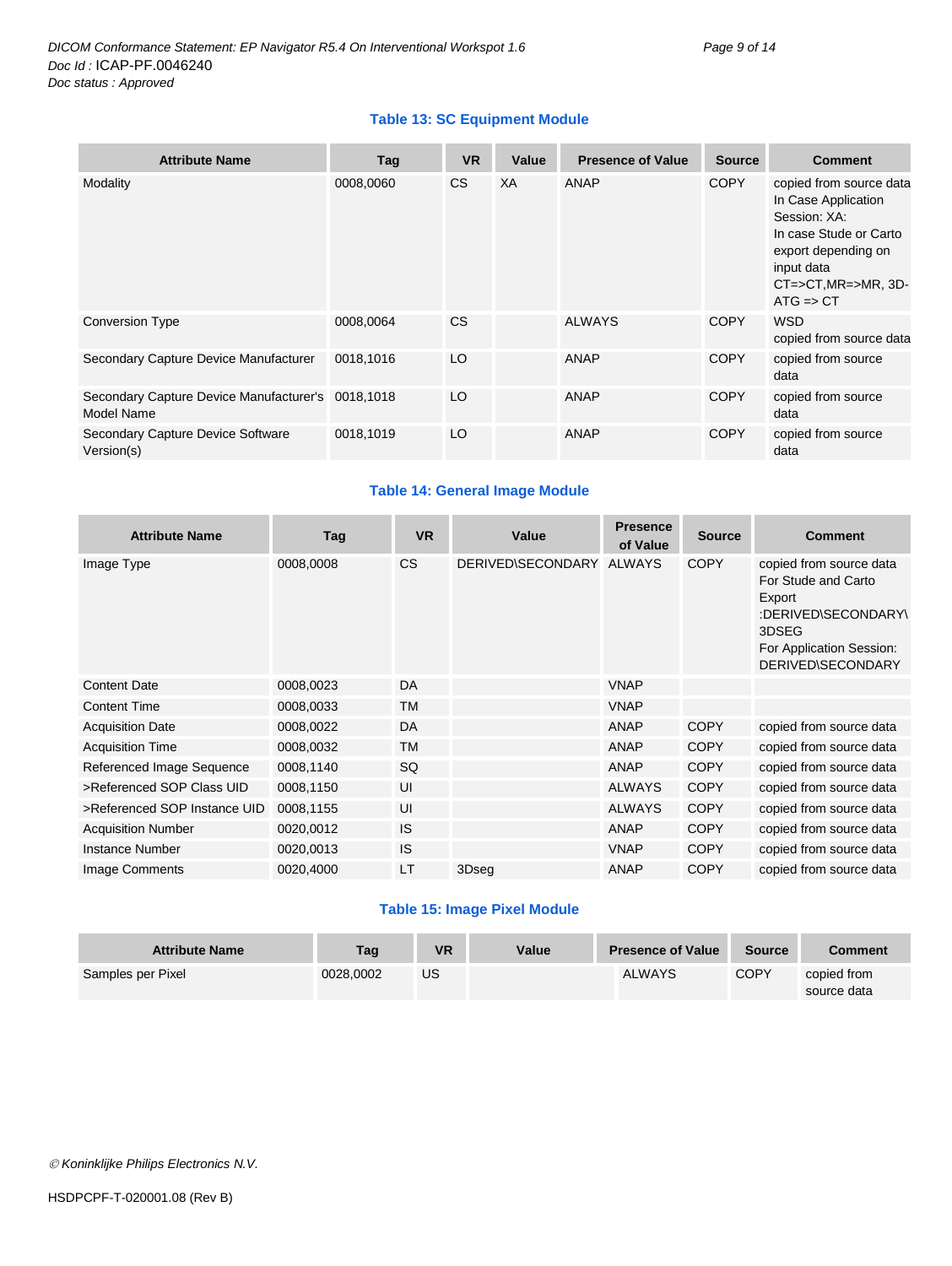| Photometric Interpretation  | 0028,0004 | <b>CS</b> | RGB,<br>MONOCHROME 2 | <b>ALWAYS</b> | <b>COPY</b> | copied from<br>source data<br>For Stude And<br>Carto Export:<br>RGB,<br>For Application<br>Session:<br>MONOCHROME2 |
|-----------------------------|-----------|-----------|----------------------|---------------|-------------|--------------------------------------------------------------------------------------------------------------------|
| <b>Planar Configuration</b> | 0028,0006 | US        |                      | <b>ANAP</b>   | <b>COPY</b> | copied from<br>source data                                                                                         |
| Rows                        | 0028,0010 | <b>US</b> |                      | <b>ALWAYS</b> | <b>COPY</b> | copied from<br>source data                                                                                         |
| Columns                     | 0028,0011 | US        |                      | <b>ALWAYS</b> | <b>COPY</b> | copied from<br>source data                                                                                         |
| <b>Bits Allocated</b>       | 0028,0100 | US        | 8                    | <b>ALWAYS</b> | <b>COPY</b> | 8<br>copied from<br>source data                                                                                    |
| <b>Bits Stored</b>          | 0028,0101 | US        | 8                    | <b>ALWAYS</b> | <b>COPY</b> | 8<br>copied from<br>source data                                                                                    |
| High Bit                    | 0028,0102 | US        | $\overline{7}$       | <b>ALWAYS</b> | <b>COPY</b> | $\overline{7}$<br>copied from<br>source data                                                                       |
| <b>Pixel Representation</b> | 0028,0103 | US        |                      | <b>ALWAYS</b> | <b>COPY</b> | copied from<br>source data                                                                                         |
| <b>Pixel Data</b>           | 7FE0,0010 | OW/OB     |                      | <b>ANAP</b>   | <b>COPY</b> | copied from<br>source data                                                                                         |

#### **Table 16: SC Image Module**

| <b>Attribute Name</b>     | Tag       | <b>VR</b> | Value | <b>Presence of Value</b> | <b>Source</b> | Comment                    |
|---------------------------|-----------|-----------|-------|--------------------------|---------------|----------------------------|
| Date of Secondary Capture | 0018.1012 | DA        |       | <b>ANAP</b>              | <b>COPY</b>   | copied from<br>source data |
| Time of Secondary Capture | 0018.1014 | ТM        |       | <b>ANAP</b>              | <b>COPY</b>   | copied from<br>source data |

#### **Table 17: Modality LUT Module**

| <b>Attribute Name</b> | Tag       | VR | Value | <b>Presence of Value</b> | <b>Source</b> | <b>Comment</b> |
|-----------------------|-----------|----|-------|--------------------------|---------------|----------------|
| Rescale Intercept     | 0028,1052 | DS |       | ALWAYS                   |               |                |
| Rescale Slope         | 0028.1053 | DS |       | <b>ALWAYS</b>            |               |                |
| Rescale Type          | 0028,1054 | LO | US    | <b>ALWAYS</b>            |               |                |

#### **Table 18: VOI LUT Module**

| <b>Attribute Name</b> | Tag       | <b>VR</b> | Value | <b>Presence of Value</b> | <b>Source</b> | Comment |
|-----------------------|-----------|-----------|-------|--------------------------|---------------|---------|
| <b>Window Center</b>  | 0028.1050 | DS        |       | <b>ALWAYS</b>            |               |         |
| Window Width          | 0028.1051 | DS        |       | <b>ALWAYS</b>            |               |         |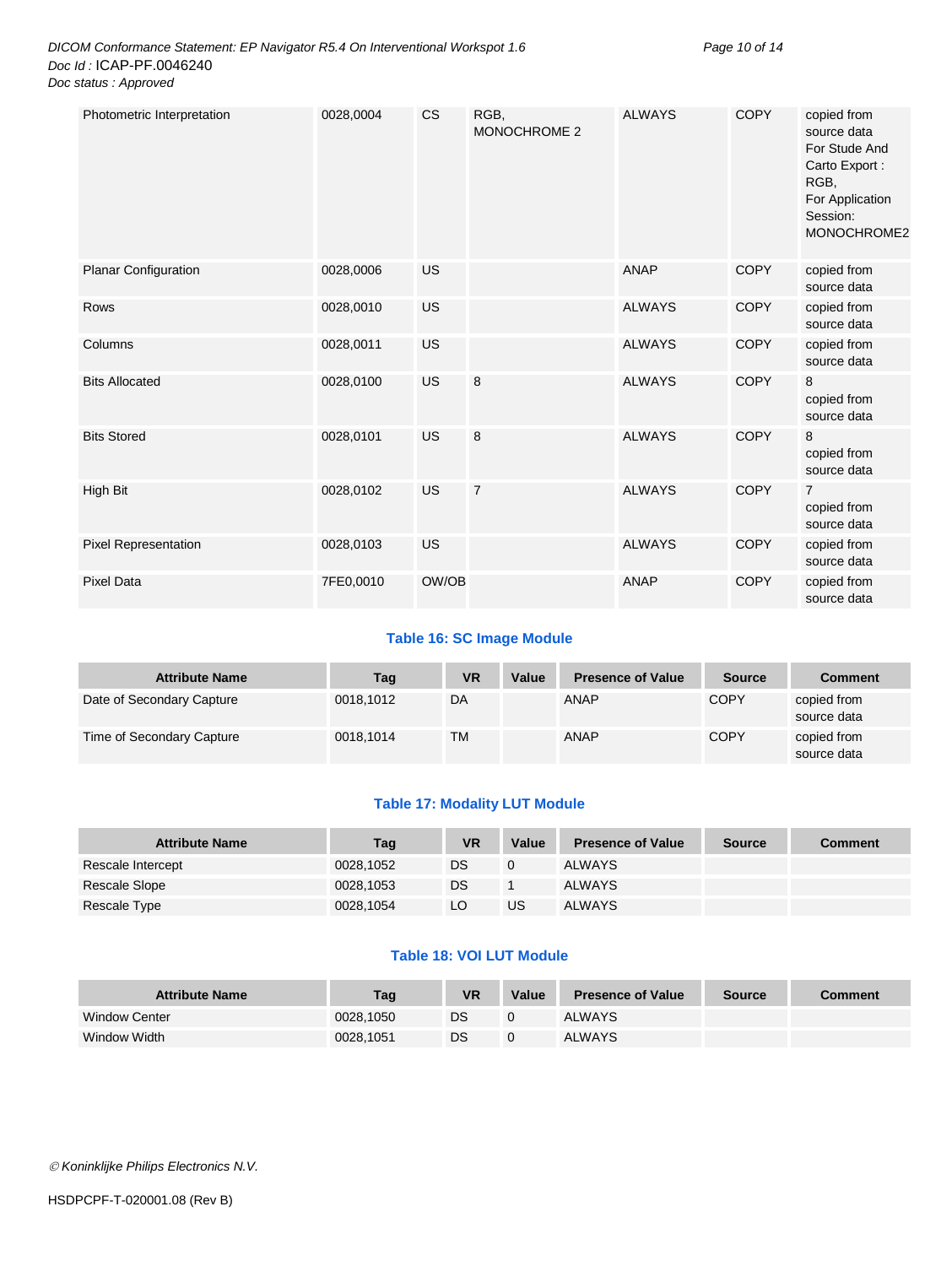#### **Table 19: SOP Common Module**

| <b>Attribute Name</b>         | Tag       | <b>VR</b> | Value                     | <b>Presence of Value</b> | <b>Source</b> | <b>Comment</b>                         |
|-------------------------------|-----------|-----------|---------------------------|--------------------------|---------------|----------------------------------------|
| Instance Creation Date        | 0008,0012 | DA        |                           | ANAP                     | <b>COPY</b>   | copied from<br>source data             |
| <b>Specific Character Set</b> | 0008.0005 | <b>CS</b> |                           | <b>ALWAYS</b>            | <b>AUTO</b>   | As supported<br>by hosting<br>platform |
| Instance Creation Time        | 0008.0013 | <b>TM</b> |                           | ANAP                     | <b>COPY</b>   | copied from<br>source data             |
| <b>SOP Class UID</b>          | 0008,0016 | UI        | 1.2.840.10008.5.1.4.1.1.7 | <b>ALWAYS</b>            | <b>COPY</b>   | copied from<br>source data             |
| SOP Instance UID              | 0008.0018 | UI        |                           | <b>ALWAYS</b>            | <b>COPY</b>   | copied from<br>source data             |
| Instance Number               | 0020,0013 | <b>IS</b> |                           | ANAP                     | <b>COPY</b>   | copied from<br>source data             |

#### <span id="page-10-0"></span>**2.1.2.3. CT Image Storage SOP class**

#### **Table 20: IOD of Created CT Image Storage SOP Class Instances**

| <b>Information Entity</b> | <b>Module</b>                   | <b>Presence Of Module</b> |
|---------------------------|---------------------------------|---------------------------|
| Patient                   | <b>Patient Module</b>           | <b>ALWAYS</b>             |
| Study                     | <b>General Study Module</b>     | <b>ALWAYS</b>             |
| <b>Series</b>             | <b>General Series Module</b>    | <b>ALWAYS</b>             |
| Frame of reference        | Frame of reference Module       | <b>ALWAYS</b>             |
| Equipment                 | <b>General Equipment Module</b> | <b>ALWAYS</b>             |
| Image                     | General Image Module            | <b>ALWAYS</b>             |
|                           | Image Plane Module              | <b>ALWAYS</b>             |
|                           | Image Pixel Module              | <b>ALWAYS</b>             |
|                           | SOP Common Module               | <b>ALWAYS</b>             |
|                           | CT Image Module                 | <b>ALWAYS</b>             |
|                           | Modality LUT Module             | <b>USER DEFINED</b>       |
|                           | <b>SOP Common Module</b>        | <b>ALWAYS</b>             |

#### **Table 21: Patient Module**

| <b>Attribute Name</b> | Tag       | <b>VR</b> | Value | <b>Presence of Value</b> | <b>Source</b> | <b>Comment</b>             |
|-----------------------|-----------|-----------|-------|--------------------------|---------------|----------------------------|
| Patient's Name        | 0010.0010 | <b>PN</b> |       | <b>ALWAYS</b>            | <b>COPY</b>   | copied from<br>source data |
| Patient ID            | 0010.0020 | LO        |       | <b>ALWAYS</b>            | <b>COPY</b>   | copied from<br>source data |
| Patient's Birth Date  | 0010.0030 | DA        |       | <b>ALWAYS</b>            | <b>COPY</b>   | copied from<br>source data |
| Patient's Sex         | 0010.0040 | <b>CS</b> |       | <b>ALWAYS</b>            | <b>COPY</b>   | copied from<br>source data |

#### **Table 22: General Study Module**

| <b>Attribute Name</b> | Taq       | <b>VR</b> | Value | <b>Presence of Value</b> | <b>Source</b> | <b>Comment</b> |
|-----------------------|-----------|-----------|-------|--------------------------|---------------|----------------|
| <b>Study Date</b>     | 0008.0020 | DA        |       | <b>ALWAYS</b>            | <b>COPY</b>   | copied from    |
|                       |           |           |       |                          |               | source data    |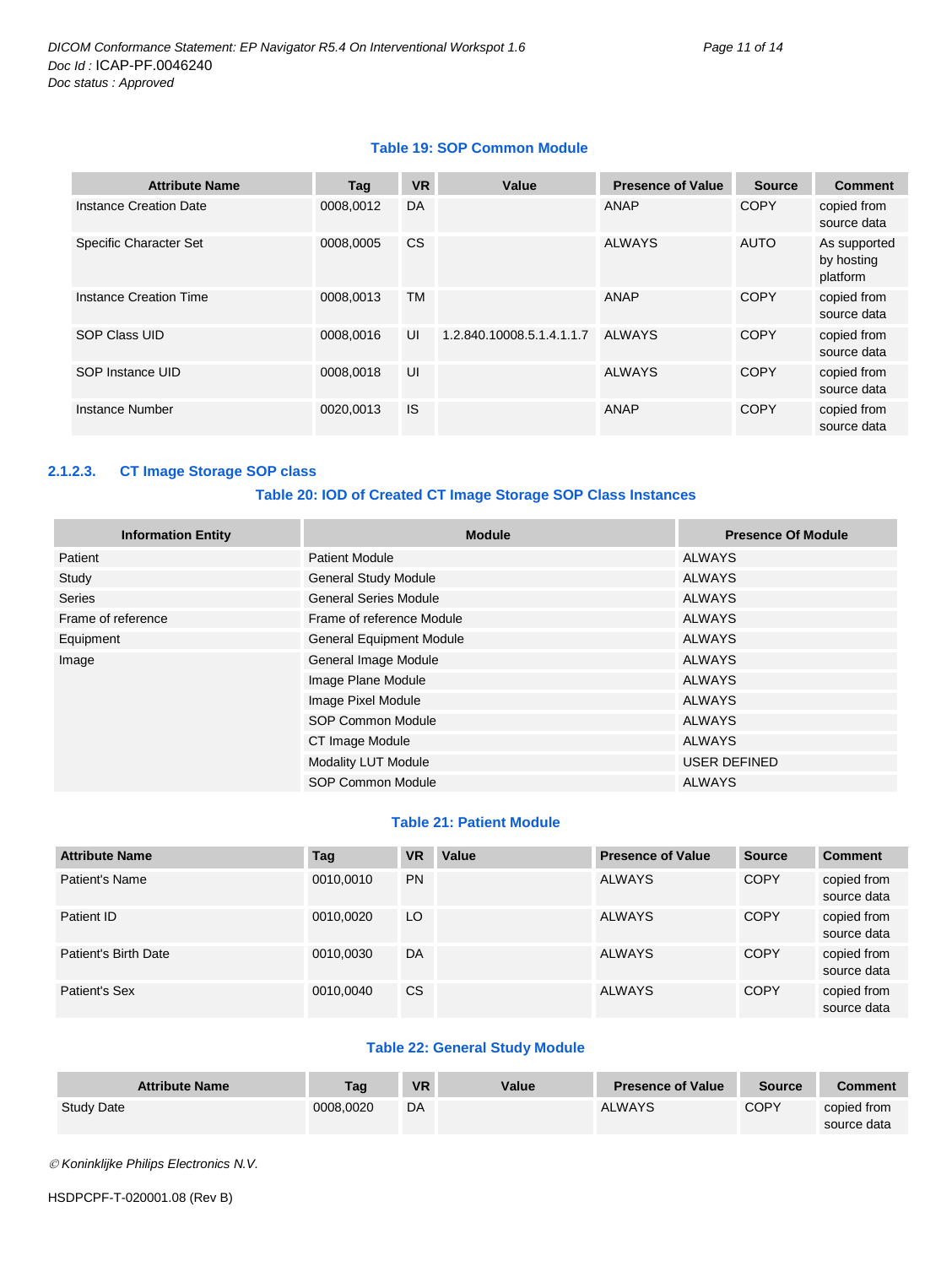#### *DICOM Conformance Statement: EP Navigator R5.4 On Interventional Workspot 1.6 Page 12 of 14 Doc Id :* ICAP-PF.0046240 *Doc status : Approved*

| <b>Study Time</b>          | 0008,0030 | <b>TM</b> | <b>ALWAYS</b> | <b>COPY</b> | copied from<br>source data |
|----------------------------|-----------|-----------|---------------|-------------|----------------------------|
| <b>Accession Number</b>    | 0008.0050 | <b>SH</b> | <b>VNAP</b>   |             |                            |
| Referring Physician's Name | 0008,0090 | <b>PN</b> | <b>VNAP</b>   | COPY        | copied from<br>source data |
| Study Instance UID         | 0020,000D | UI        | <b>ALWAYS</b> | <b>COPY</b> | copied from<br>source data |
| Study ID                   | 0020.0010 | <b>SH</b> | <b>ALWAYS</b> | <b>COPY</b> | copied from<br>source data |

#### **Table 23: General Series Module**

| <b>Attribute Name</b>               | Tag       | <b>VR</b> | Value     | <b>Presence of Value</b> | <b>Source</b>        | <b>Comment</b>             |
|-------------------------------------|-----------|-----------|-----------|--------------------------|----------------------|----------------------------|
| <b>Series Description</b>           | 0008,103E | LO        |           | <b>ANAP</b>              | COPY,<br><b>USER</b> |                            |
| Series Date                         | 0008,0021 | DA        |           | <b>ANAP</b>              |                      |                            |
| <b>Series Time</b>                  | 0008,0031 | <b>TM</b> |           | <b>ANAP</b>              |                      |                            |
| Modality                            | 0008,0060 | <b>CS</b> | <b>XA</b> | <b>ALWAYS</b>            |                      |                            |
| Performing Physician's Name         | 0008,1050 | <b>PN</b> |           | <b>ANAP</b>              | COPY,<br><b>USER</b> |                            |
| Series Instance UID                 | 0020,000E | UI        |           | <b>ALWAYS</b>            | <b>COPY</b>          | copied from<br>source data |
| <b>Series Number</b>                | 0020,0011 | <b>IS</b> |           | <b>VNAP</b>              | <b>COPY</b>          | copied from<br>source data |
| Performed Procedure Step Start Date | 0040,0244 | DA        |           | <b>ANAP</b>              | <b>COPY</b>          | copied from<br>source data |
| Performed Procedure Step Start Time | 0040,0245 | <b>TM</b> |           | <b>ANAP</b>              | <b>COPY</b>          | copied from<br>source data |
| Performed Procedure Step ID         | 0040,0253 | <b>SH</b> |           | <b>ANAP</b>              | <b>COPY</b>          | copied from<br>source data |

#### **Table 24: Frame Of Reference Module**

| <b>Attribute Name</b>               | Tag       | <b>VR</b> | Value | <b>Presence of Value</b> | Source | <b>Comment</b> |
|-------------------------------------|-----------|-----------|-------|--------------------------|--------|----------------|
| Frame of Reference UID              | 0020.0052 | UI        |       | <b>ALWAYS</b>            |        |                |
| <b>Position Reference Indicator</b> | 0020.1040 | LO        |       | <b>VNAP</b>              |        |                |

#### **Table 25: General Equipment Module**

| <b>Attribute Name</b>     | Tag       | <b>VR</b> | Value                   | <b>Presence of Value</b> | <b>Source</b> | <b>Comment</b>                                             |
|---------------------------|-----------|-----------|-------------------------|--------------------------|---------------|------------------------------------------------------------|
| Manufacturer              | 0008,0070 | LO        | <b>Philips</b>          | <b>VNAP</b>              | <b>FIXED</b>  |                                                            |
| <b>Institution Name</b>   | 0008,0080 | LO.       |                         | ANAP                     | <b>CONFIG</b> |                                                            |
| Manufacturer's Model Name | 0008,1090 | LO        | Interventional Workspot | ANAP                     | <b>FIXED</b>  |                                                            |
| Software Versions         | 0018,1020 | LO        | 1.6.x                   | ANAP                     | <b>FIXED</b>  | Where "x" is<br>the detailed<br>application<br>SW version. |

#### **Table 26: General Image Module**

| <b>Attribute Name</b> | Tag       | <b>VR</b> | Value                           | <b>Presence of Value</b> | <b>Source</b> | <b>Comment</b>             |
|-----------------------|-----------|-----------|---------------------------------|--------------------------|---------------|----------------------------|
| Image Type            | 0008,0008 | <b>CS</b> | ORIGINAL\PRIMARY\ ANAP<br>AXIAL |                          | <b>COPY</b>   | copied from<br>source data |
| <b>Content Date</b>   | 0008.0023 | DA        |                                 | <b>ALWAYS</b>            | <b>COPY</b>   | copied from<br>source data |

*Koninklijke Philips Electronics N.V.*